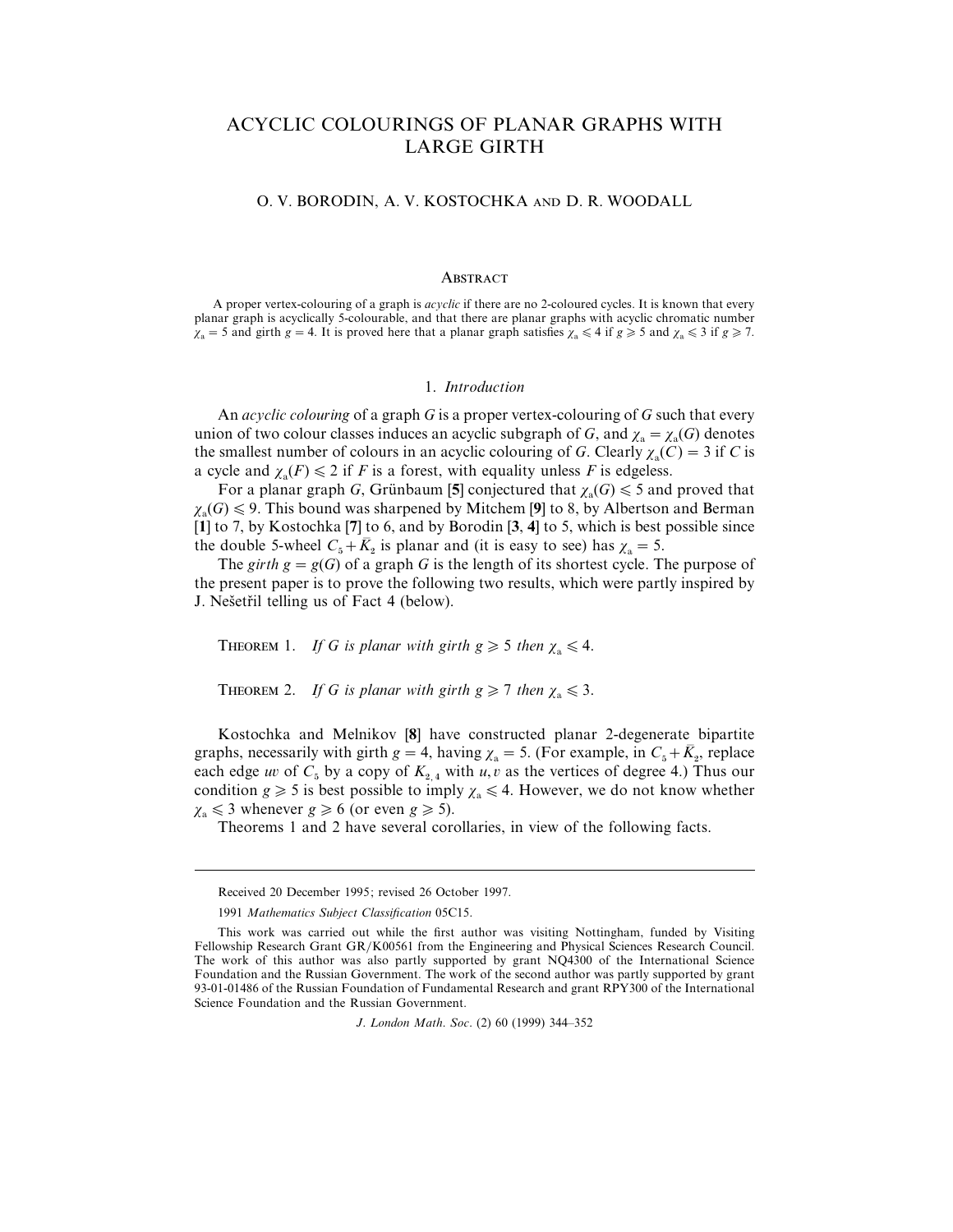FACT 1 (obvious). If  $\chi_a(G) \le k$  then *G* contains an induced forest on at least  $2/k$ of its vertices.

FACT 2 (S. L. Hakimi, J. Mitchem and E. S. Schmeichel (see [6])). If  $\chi_a(G) \le k$ then  $E(G)$  can be partitioned into  $k$  'star forests' (forests in which each component is a star).

FACT 3 (Grünbaum [5]). If  $\chi_a(G) \leq k$  then the *star chromatic number*  $\chi_s(G) \leq k$  $k \cdot 2^{k-1}$ .

FACT 4 (Raspaud and Sopena [10]). If  $\chi_a(G) \le k$  then the *oriented chromatic*  $\text{r}_1 \times \text{r}_2 \times \text{r}_3 \times \text{r}_4 \times \text{r}_5 \times \text{r}_6 \times \text{r}_2 \times \text{r}_2 \times \text{r}_3$ .

By Fact 2, Borodin's 5-colour theorem implies the truth of the conjecture of Algor and Alon [**2**] that the edges of every planar graph can be partitioned into five star forests. By Facts 3 and 4, it also implies that  $\chi_s(G) \leq 80$  and  $\chi_o(G) \leq 80$  for every planar graph *G*; these bounds remain the best known. For girth  $g \ge 5$ , Theorem 1 gives  $\chi_s(G) \leq 32$  and  $\chi_o(G) \leq 32$ ; for  $g \geq 7$ , Theorem 2 gives  $\chi_s(G) \leq 12$  and  $\chi_o(G) \leq$ 12.

# 2. *Preliminaries*

The proofs of the two theorems have a similar structure. In each case we let *G* be a smallest counterexample to the theorem, which we assume is already embedded in the plane, and we note that clearly *G* is 2-connected. Our proof uses an application of Euler's formula (Lemma 1) and some structural information derived from the minimality of  $G$  (Lemmas 2–5); we then use the method of redistribution of charge in order to obtain a contradiction.

Throughout, *G* has *n* vertices, *m* edges and *r* faces, the sets of which are denoted by *V*, *E* and *F* respectively. The degree of vertex v is denoted by  $d(v)$ , a *d-vertex* is a vertex v with  $d(v) = d$ , and a  $d(b)$ -vertex is a *d*-vertex that is adjacent to exactly *b* vertices of degree 2. The number of edges incident to face f is denoted by  $r(f)$ , and an *r*-*face* or  $\ge$  *r*-*face* is a face *f* with *r*(*f*) = *r* or *r*(*f*)  $\ge$  *r*, respectively. An (*alternating*) *i*, *j*-*path* is a path whose vertices are coloured alternately *i* and *j*. A cycle *C separates* two vertices if one of the vertices is inside *C* and the other is outside *C*, and a *separating cycle* is a cycle that separates some two vertices. The following lemma holds for every connected planar graph.

 $LEMMA$  1. (i)  $\sum_{v \in V} (3d(v) - 10) + \sum_{f \in F} (2r(f) - 10) = -20.$ (ii)  $\sum_{v \in V} (5d(v) - 14) + \sum_{f \in F} (2r(f) - 14) = -28.$ 

*Proof.* Euler's formula  $n-m+r=2$  can be rewritten in the form  $(6m-10n)+(4m-10r)=-20$ , which implies (i), and in the form  $(10m - 14n) + (4m - 14r) = -28$ , which implies (ii).

# 3. *Proof of Theorem* 1 ( $g \ge 5$ )

Let *G* be a smallest counterexample to Theorem 1. As noted above, *G* is 2 connected and so has minimum degree at least 2.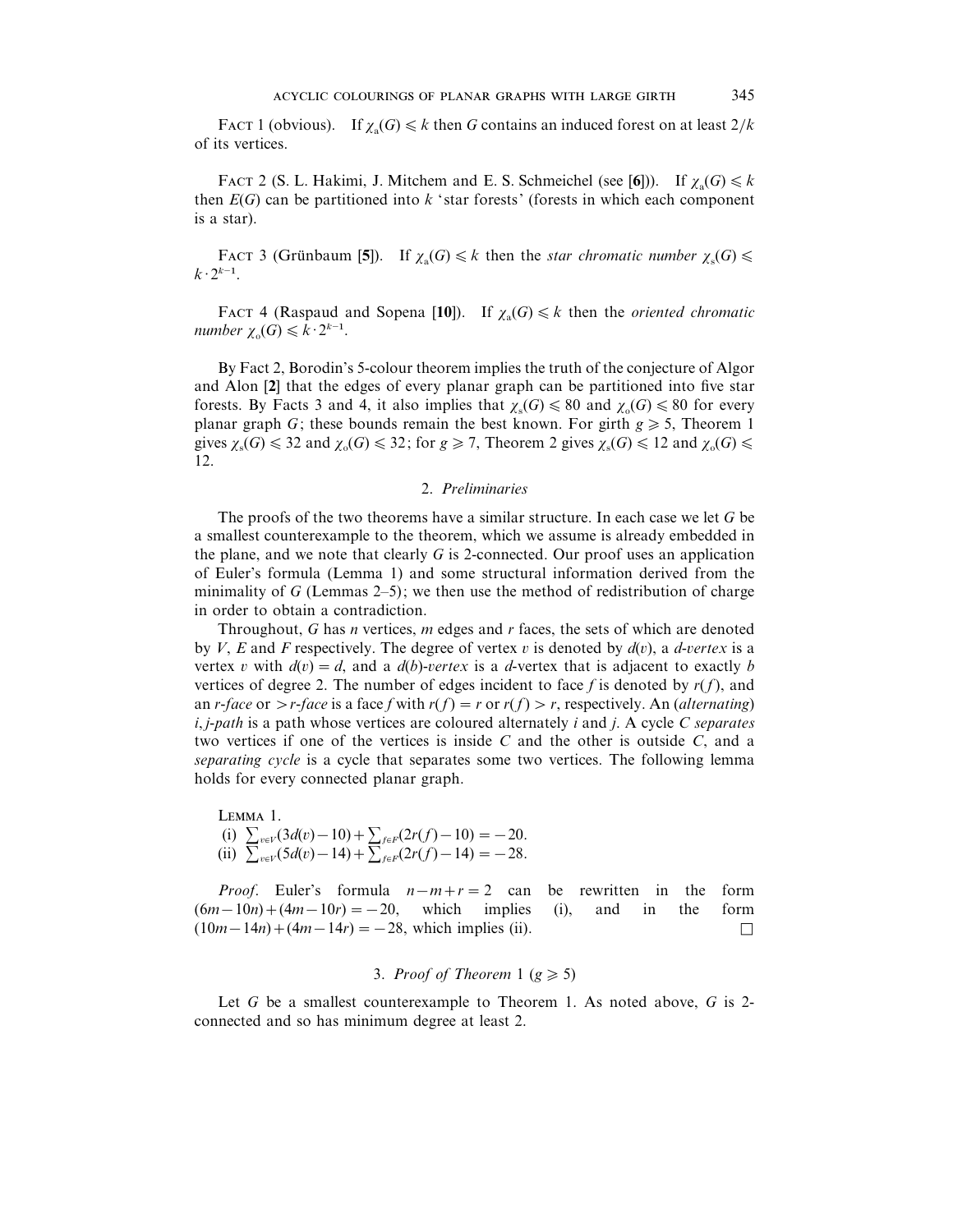L 2. (i) *No* 2-*ertex is adjacent to a* 2-*ertex or* 3-*ertex*.

(ii) *G* contains no  $d(d)$ -vertices ( $2 \le d \le 15$ ), no  $d(d-1)$ -vertices ( $2 \le d \le 9$ ) and *no*  $d(d-2)$ *-vertices*  $(3 \le d \le 4)$ .

(iii) *If w is a* 5(3)-*ertex, then the three* 2-*ertices occur consecutiely in cyclic order round w, and both of the two faces between consecutie* 2-*ertices are* "5-*faces*.

(iv) *If a* 5(2)-*ertex is adjacent to three* 3-*ertices, then it is incident to at least one*  $> 5$ -*face*.

(v) *A* 5(3) *or* 6(4)-*ertex is not adjacent to any* 3-*ertices*.

*Proof.* (i): (i) follows immediately from (ii). In proving (ii)–(v), we assume throughout that *w* is a *d*(*b*)-vertex with neighbours  $v_1, \ldots, v_b, z_1, \ldots, z_{d-b}$  where  $v_1, \ldots, v_b$  $v_b$  have degree 2 and are adjacent to  $u_1, \ldots, u_b$  respectively. The neighbours of  $z_i$  other than *w* will be referred to as the *outer neighbours* of  $z_i$  ( $1 \le i \le d-b$ ). By the minimality of *G*, we may suppose that  $G - v_1$  has an acyclic 4-colouring  $c: V \setminus \{v_1\} \longrightarrow$  $\{1, 2, 3, 4\}$  in which without loss of generality  $c(w) = 1$ . If we can convert this into an acyclic 4-colouring of  $G$  by colouring  $v_1$  (perhaps after first recolouring some other vertices), then this contradiction will complete the proof. Note that if  $c(u_i) \neq c(w)$ then we can give  $v_i$  either of the other colours since no 2-coloured cycle can possibly use  $v_i$ . Thus we may suppose that  $c(u_1) = 1$ , and that for  $j = 2, 3, 4$  there is an alternating 1, *j*-path connecting  $u_1$  to *w* (since otherwise we could set  $c(v_1) = j$ ).

(ii) and (iii): If  $b = d < 4^2$ , then choose a colour *j* that appears on at most three of  $u_1, \ldots, u_b$ . Set  $c(w) = j$ , give the intervening  $v_i$  distinct colours not equal to *j*, and give the remaining  $v_i$  any proper colours; this colouring is clearly acyclic.

If  $b = d - 1 < 3^2$ , then choose a colour  $j \neq c(z_1)$  that appears on at most two of  $u_1, ..., u_b$ . Set  $c(w) = j$ , and proceed as before. If  $b = d-2 < 2^2$ , then the same trick works provided that  $c(z_1) \neq c(z_2)$ , but if  $c(z_1) = c(z_2)$  then we dare not recolour *w* for fear of creating a 2-coloured cycle. However, if at most two of  $u_1, \ldots, u_b$  have colour 1, which must be the case if  $d-2 \le 2$ , then we can colour the corresponding  $v_i$  with distinct colours not in  $\{1, c(z_1)\}$ . This proves (ii), and it also shows that in proving (iii) we may assume that  $c(z_1) = c(z_2) = 2$ , say, and that  $c(u_i) = 1$  for all *i*. Hence if  $v_i, v_j$ occur consecutively in cyclic order round  $w$ , then there is a  $>$  5-face between them (otherwise  $u_i u_j \in E$ ).

If the  $v_i$  are not consecutive in cyclic order round *w*, assume that  $v_1$  is between  $z_1$ and  $z_2$ . Because of the 1,4-path connecting  $u_1$  to *w*, there can be no 2,3-path from  $z_1$ to  $z_2$ . Thus we may give *w* colour 3 and the  $v_i$  any proper colours. This proves (iii).

(iv): Suppose that  $(d, b) = (5, 2), d(z_i) = 3$  ( $i = 1, 2, 3$ ) and *w* is incident to five 5faces. If  $c(u_2) = 1$  then, because of the 5-faces,  $v_1$  and  $v_2$  are not consecutive in cyclic order round *w*, and at most one of  $z_1, z_2, z_3$  has an outer neighbour coloured 1, but this contradicts the existence of the three  $1, j$ -paths connecting  $u_1$  to  $w$ , so we may suppose that  $c(u_2) \neq 1$ . Then without loss of generality  $c(z_i) = i+1$  and  $z_i$  has an outer neighbour coloured 1 (because of the  $1, (i+1)$ -path,  $i = 1, 2, 3$ ). Choose a colour  $j \notin \{1, c(u_2)\}\$  that occurs on at most one of the outer neighbours of  $z_1$ ,  $z_2$  and  $z_3$ , set  $c(w) = j$  and give  $z_{j-1}$ ,  $v_1$  and  $v_2$  any proper colours.

(v): Suppose that  $(d, b) = (5, 3)$  or  $(6, 4)$  and  $d(z_1) = 3$ . First suppose that  $c(z_1) =$  $c(z_2)$ . If the two outer neighbours of  $z_1$  have the same colour *j*, we may choose  $c(w) \notin \{j, c(z_1)\}$  such that  $c(w)$  occurs on at most two of  $u_1, \ldots, u_b$ ; the  $v_i$  are now easily coloured. If the two outer neighbours of  $z_1$  have distinct colours, we may recolour first *z*<sub>1</sub> and then *w*, and so we may assume from now on that  $c(z_1) \neq c(z_2)$ , without loss of generality  $c(z_i) = i + 2$  ( $i = 1, 2$ ). If  $c(u_i) = 1$  for at most one *i*, put  $c(w) = 1$  and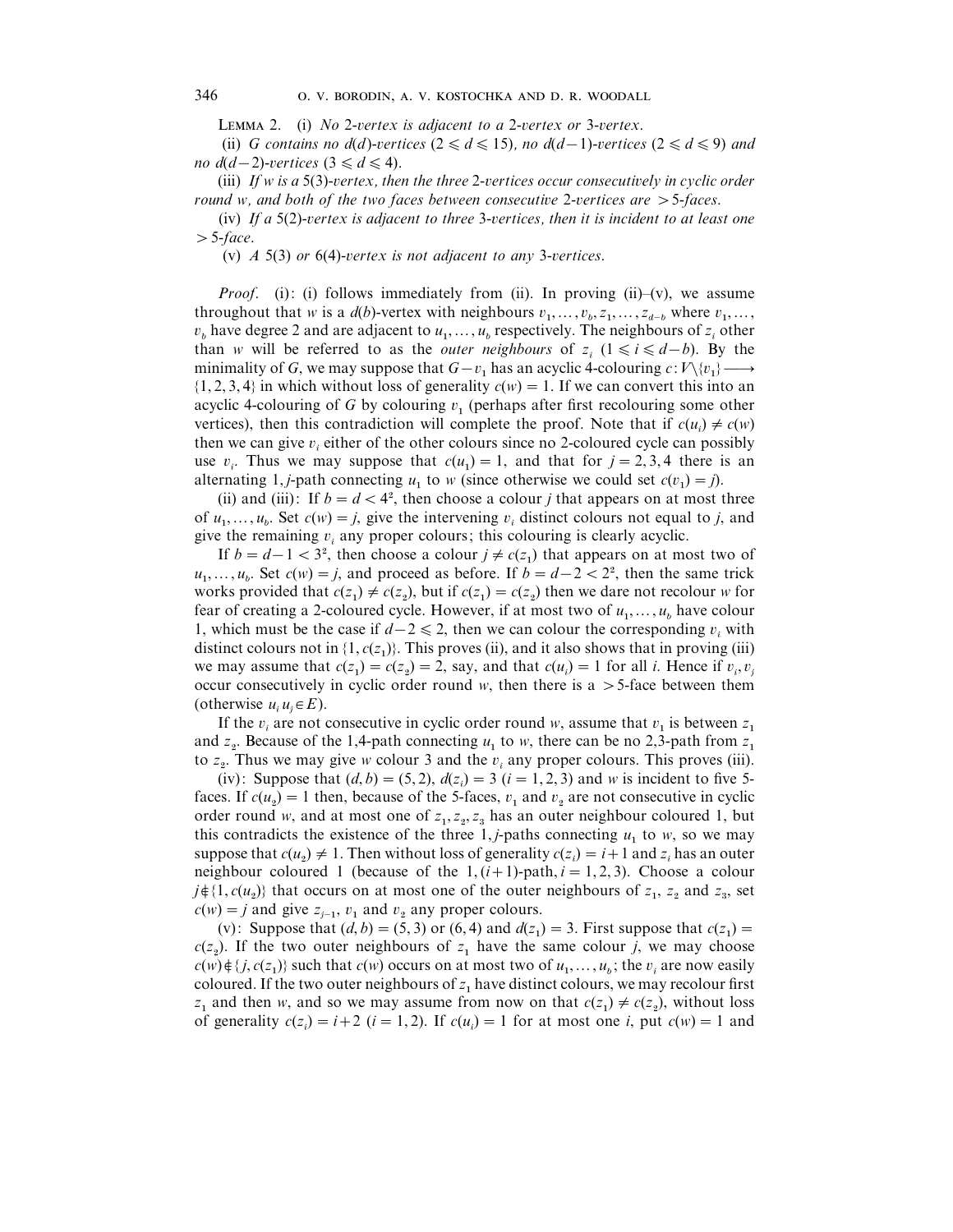$c(v_i) = 2$ . The same works with 1 and 2 interchanged, and so we may suppose that  $(d, b) = (6, 4), c(u_1) = c(u_2) = 1$  and  $c(u_3) = c(u_4) = 2$ . If  $z_1$  has no outer neighbour coloured 1, we may put  $c(w) = 1$ ,  $c(v_1) = 2$ ,  $c(v_2) = 3$ . The same again works with 1 and 2 interchanged, and so we may suppose that  $z_1$  has outer neighbours coloured 1 and 2. Now put  $c(z_1) = 4$ ,  $c(w) = 3$  and give  $v_1, \ldots, v_4$  any proper colours.

By a *weak* vertex we mean a vertex of degree 2 or 3 or a 4-vertex that is adjacent to both a 2-vertex and a 3-vertex.

#### **LEMMA 3.** *Each* 3-*vertex is adjacent to at most one weak vertex*

*Proof*. Let *w* be a 3-vertex adjacent to *x*, *y*, *z* where *x*, *y* are weak, with degree 3 or 4 (by Lemma 2(i)). Let the outer neighbours of *x* (that is, its neighbours other than or 4 (by Lemma 2(i)). Let the outer neighbours of *x* (that is, its neighbours other than *w*) be  $x_1, x_2$  and, if  $d(x) = 4, x_3$ , where  $d(x_3) = 2$  and the other neighbour of  $x_3$  is  $x'_3$ . w) be  $x_1, x_2$  and, if  $d(x) = 4$ ,  $x_3$ , where  $d(x_3) = 2$  and the other neighbour of  $x_3$  is  $x'_3$ .<br>To avoid referring to non-existent vertices, if  $d(x) = 3$  add isolated vertices  $x_3, x'_3$  to *G*. Deal with *y* analogously. Let *c* be an acyclic 4-colouring of  $G - \{w, x_3, y_3\}$ . In what *G*. Deal with *y* analogously. Let *c* be an acyclic 4-colouring of  $G - \{w, x_3, y_3\}$ . In what follows, whenever we describe how to colour  $x_3$ , we assume implicitly that  $c(x'_3)$  = *c*(*x*), since if  $c(x_3) \neq c(x)$  then we can use either of the other colours for  $c(x_3)$  with impunity; similarly with  $y_3$ . Assume that  $c(z) = 1$ . By interchanging *x*, *y* and permuting the other colours if necessary, we have only four cases to consider.

*Case* 1:  $c(x) = 2$ ,  $c(y) = 3$ . Set  $c(w) = 4$ , choose  $c(x_3) \notin \{c(x), c(x_1), c(x_2)\}$ , and colour  $y_3$  similarly.

*Case* 2:  $c(x) = c(y) = 2$ . If  $c(x_1) \neq c(x_2)$  and  $\{c(x_1), c(x_2)\}\neq \{3, 4\}$ , then change  $c(x)$ to get case 1. Hence we may assume that  $c(x_1) = c(x_2)$  or  $\{c(x_1), c(x_2)\} = \{3, 4\}$ , and similarly for  $y_1, y_2$ . If there is no 2, 3-path connecting *x* to *y*, set  $c(w) = 3$ , if  $c(x_1) =$  $c(x_2)$  choose  $c(x_3) \notin \{c(x), c(x_1), c(w)\},$  if  $\{c(x_1), c(x_2)\} = \{3, 4\}$  set  $c(x_3) = 1$ , and colour  $y_3$  similarly. We can do the same if there is no 2,4-path connecting *x* to *y*; hence we may suppose that both paths exist and  $c(x_1) = c(y_1) = 3$ ,  $c(x_2) = c(y_2) = 4$ . Now, either the 2,3-path (completed to a cycle through *w*) separates  $x_2$  from *z* or the 2,4path (similarly completed) separates  $x_1$  from  $z$ . Suppose the former, so that there is no 1,4-path connecting  $x_2$  to *z*; set  $c(w) = 4$ ,  $c(x) = 1$ ,  $c(x_3) = 2$  and  $c(y_3) = 1$ .

*Case* 3:  $c(x) = 1$ ,  $c(y) = 2$ . If  $c(x_1) \neq c(x_2)$  we can change  $c(x)$  to get case 1 or case 2. Hence assume that  $c(x_1) = c(x_2) \neq 3$  and choose  $c(w) = 3$ ,  $c(x_3) \notin \{c(w), c(x), c(w)\}$  $c(x_1)$ ,  $c(y_3) \notin \{c(y), c(y_1), c(y_2)\}.$ 

*Case* 4:  $c(x) = c(y) = 1$ . As in case 3, we may suppose that  $c(x_1) = c(x_2)$ , and similarly  $c(y_1) = c(y_2)$ . Choose  $c(w) \notin \{1, c(x_1), c(y_1)\}, c(x_3) \notin \{c(w), c(x), c(x_1)\}$  and  $c(y_3) \notin \{c(w), c(y), c(y_1)\}$ )}.  $\Box$ 

We now show that Lemmas 2 and 3 contradict the supposition that  $g \geq 5$ . Assign a 'charge' of  $3d(v) - 10$  units to each vertex v of *G* and of  $2r(f) - 10$  units to each face *f* of *G*. By Lemma 1(i), the total charge assigned is negative. We now redistribute the charge, without changing its sum, in such a way that the sum is provably nonnegative, and this contradiction will prove the theorem. Note that the charge on each face is non-negative, by the supposition that  $r(f) \ge g \ge 5$ , and vertices of degree 2,  $3, 4, 5, \ldots$  start with charge  $-4, -1, 2, 5, \ldots$ .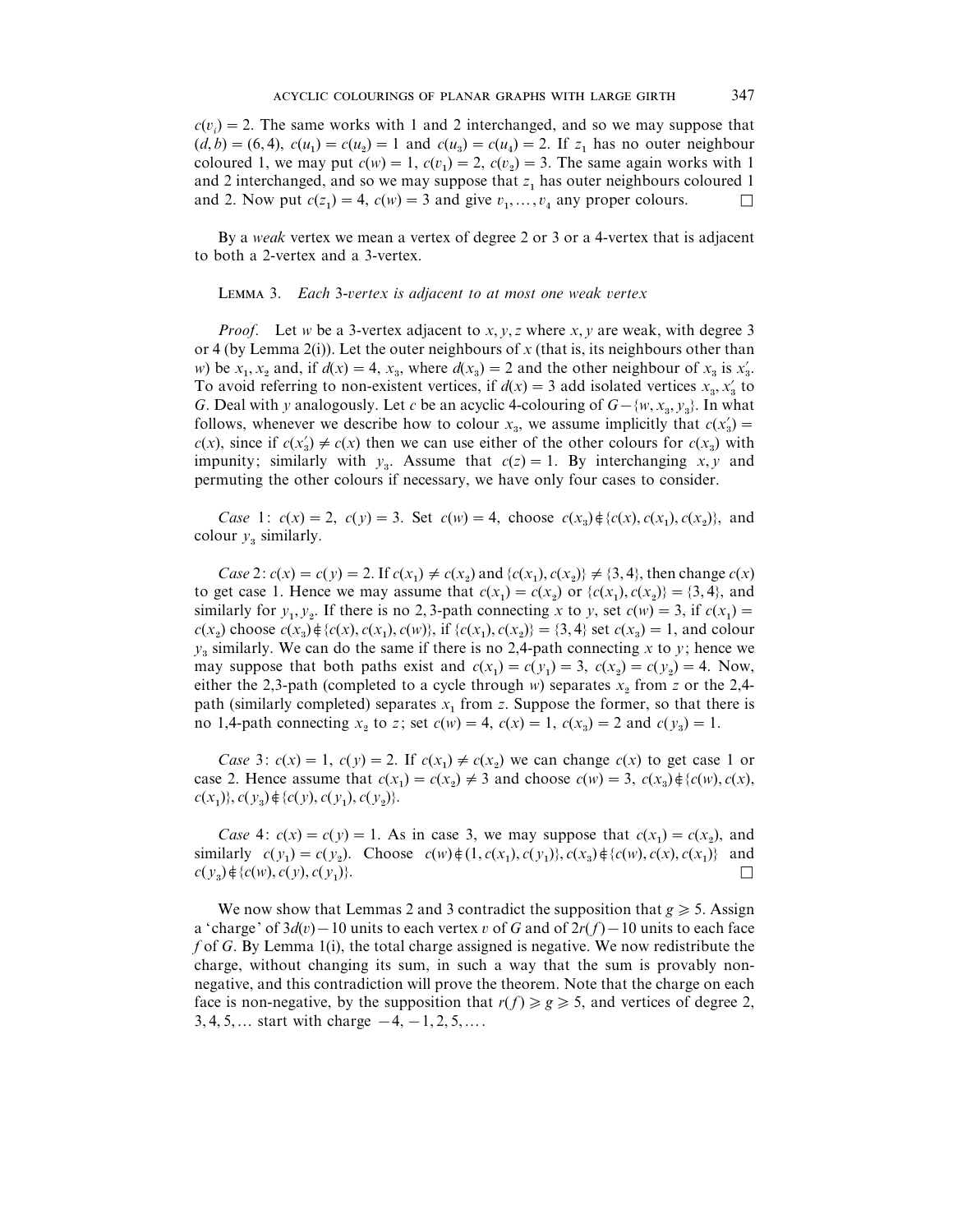The rules for redistribution are as follows:

(R1) Each 2-vertex receives 2 from each adjacent vertex.

(R1) Each 3-vertex receives 2 from each adjacent vertex.<br>(R2) Each 3-vertex receives  $\frac{1}{2}$  from each adjacent non-weak vertex.

(R2) Each 5-vertex receives  $\frac{1}{2}$  from each adjacent non-weak vertex.<br>
(R3) Each face *f* with  $r(f) > 5$  and bounding cycle  $v_1 v_2 ... v_{r(f)} v_1$  gives  $\frac{1}{2}$  to each vertex  $v_i$  for which  $d(v_{i-1}) \leq 3$  and  $d(v_{i+1}) \leq 3$  (subscripts modulo  $r(f)$ ).

It is easy to see that the charge on each face *f* is still non-negative: by Lemmas 2(i) and 3, the boundary of *f* cannot contain three consecutive vertices with degree  $\leq 3$ , and s, the boundary of *f* cannot contribute  $\frac{1}{2}$  to two adjacent vertices in its boundary; thus *f* gives and so *f* cannot contribute  $\frac{1}{2}$  to two adjacent vertices in its boundary; thus  $\frac{1}{2}$  up at most  $\frac{1}{4}r(f)$ , whereas its initial charge was  $2r(f) - 10 > \frac{1}{4}r(f)$  if  $r(f) > 5$ .

It remains to prove that the charge on each vertex  $v$  is also non-negative. If  $d(v) = 2$  then v started with charge  $-4$  and has gained 4, and so now has charge 0. If  $d(v) = 3$  then v started with  $-1$  and has gained at least 1 by Lemma 3, and so it now has non-negative charge. Suppose that  $d(v) = 4$ , so that v started with charge 2. By Lemma 2(ii) and the definition of a weak vertex, if  $v$  is adjacent to a 2-vertex then it Lemma  $2(n)$  and the demintion of a weak vertex, if v is adjacent to a 2-vertex then it gave 2 to only one 2-vertex and nothing to 3-vertices; otherwise it gave  $\frac{1}{2}$  to at most four 3-vertices. In either case its charge is still non-negative.

Suppose that  $d(v) = 5$ , so that v is a 5(b)-vertex where  $b \le 3$  by Lemma 2(ii). If suppose that  $a(v) = 3$ , so that v is a  $3(v)$ -vertex where  $v \le 3$  by Lemma 2(ii). If  $b = 3$  then, by Lemma 2(iii) and (v), v received  $\frac{1}{2}$  from two > 5-faces, between pairs of 2-vertices, and gave nothing to 3-vertices; thus  $v$  started with charge 5, gave 6 to three 2-vertices, received 1 from faces, and now has 0. If  $b=2$  then v gave 4 to 2three 2-vertices, received 1 from faces, and now has 0. If  $b = 2$  then v gave 4 to 2-vertices and, by Lemma 2(iv), it either gave at most 1 to 3-vertices or gave  $1\frac{1}{2}$  to 3vertices and, by Lemma  $2(w)$ , it either gave at most 1 to 5-vertices of gave  $1\frac{1}{2}$  to 5-vertices and received  $\frac{1}{2}$  from a  $>$  5-face. If  $b \le 1$  then v gave at most 2 to a 2-vertex plus 2 to four 3-vertices.

If  $d(v) = 6$  then v started with 8 and, by Lemma 2(ii) and (v), gave at most 8, either to four 2-vertices, or to at most three 2-vertices and three 3-vertices. If  $7 \leq d(v) \leq 9$ then, by Lemma 2(ii), v gave to at most  $d(v) - 2$  2-vertices and two 3-vertices, making a total of at most  $2d(v) - 3 \le 3d(v) - 10$ . Finally, if  $d(v) \ge 10$  then v gave at most  $2d(v)$  $\leq 3d(v) - 10$ . Thus every vertex now has non-negative charge, and this contradiction completes the proof of Theorem 1.  $\Box$ 

### 4. *Proof of Theorem* 2 ( $g \ge 7$ )

Let *G* be a smallest counterexample to Theorem 2; *G* is 2-connected, with minimum degree at least 2.

LEMMA 4. (i) *G does not contain two adjacent* 2-*vertices*.

(ii) *G* contains no  $d(d)$ -vertices  $(2 \le d \le 8)$  or  $d(d-1)$ -vertices  $(2 \le d \le 4)$ .

(iii) *No* 3-*ertex is adjacent to three* 3(1)-*ertices*.

(iv) *No* 3(1)-*ertex is adjacent to two* 3(1)-*ertices*.

*Proof.* (i) and (ii): With the terminology of Lemma 2, if  $b = d < 3<sup>2</sup>$  then choose *a* colour *j* that occurs on at most two of  $u_1, ..., u_b$ . If  $b = d - 1 < 2^2$  then choose a colour *j* that occurs on at most two of  $u_1, ..., u_b$ . If  $b = d - 1 < 2^2$  then choose a colour  $j \neq c(z_1)$  that occurs on at most one of  $u_1, \ldots, u_b$ . In each case, set  $c(w) = j$  and proceed as in Lemma 2(ii). This proves (ii), and (i) immediately follows.

(iii): For  $i = 1, 2, 3$ , let *G* contain paths  $wx_i v_i u_i$  where  $d(w) = 3$ ,  $d(v_i) = 2$ ,  $x_i$  has another neighbour  $y_i$ , and distinct labels denote distinct vertices. Let  $c$  be an acyclic 3-colouring of  $G - \{w, v_1, v_2, v_3, x_1, x_2, x_3\}.$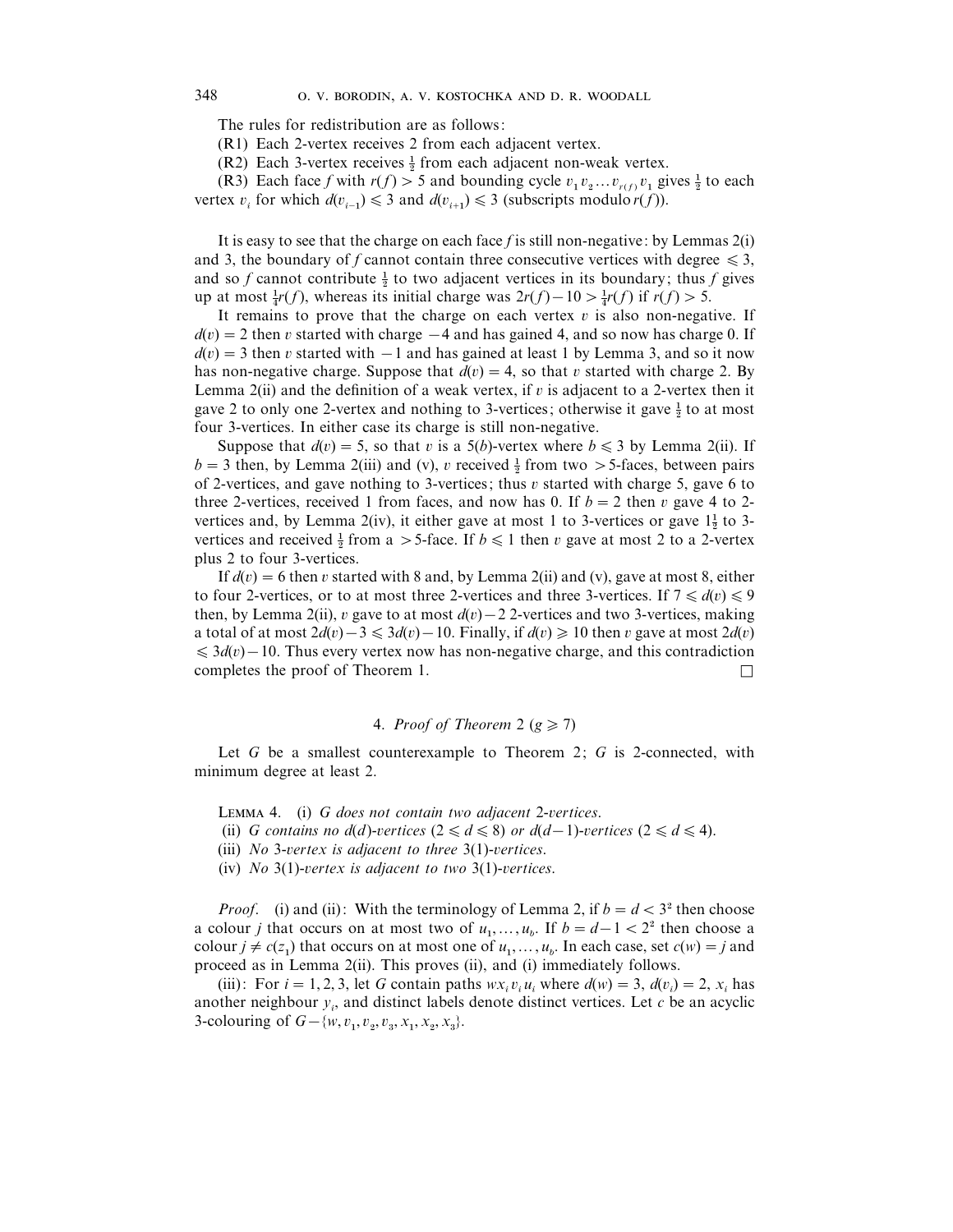Suppose that we colour *w*. If  $c(w) \neq c(y_i)$ , say  $c(w) = 1$  and  $c(y_i) = 2$ , we can colour the path  $wx_i v_i u_i$  either 1321 or 1312 or 1313 depending on the colour of  $u_i$ , and only in the last case is there an alternating path through  $x_i$ ; this is a  $c(w)$ ,  $c(u_i)$ -path and requires *w*,  $y_i$  and  $u_i$  to have three different colours. If  $c(w) = c(y_i)$  then, by choosing  $c(v_i) \neq c(w)$  if  $c(x_i) = c(u_i)$ , we can ensure that there is only the inevitable  $c(w)$ ,  $c(x_i)$ -path through  $c(x_i)$ ; this works for either of the two possible choices for *c*(*x<sup>i</sup>* ).

We now colour *w* as follows; in each case, by the above remarks, we can colour the *x<sub>i</sub>* and *v<sub>i</sub>* so as to create no 2-coloured cycles. If  $c(y_i) = 1$ , say, for each *i*, let  $c(w)$ be whichever of 2,3 occurs on more of the  $u_i$  (so that the other occurs on at most one *u<sub>i</sub>*). If  $c(y_1) = c(y_2) = 1$  and  $c(y_3) = 2$ , set  $c(w) = 3$  unless  $c(u_1) = c(u_2) = 2$ , in which case set  $c(w) = 2$ . If  $c(y_i) = i$  for each *i*, set  $c(w) = j$  where *j* is chosen so that  $\{j, c(y_i), c(u_i)\} = \{1, 2, 3\}$  for at most one *i*, and choose  $c(x_j) \neq c(u_i)$  if there is such an *i*.

(iv): This is essentially the same as (iii) with  $u_3$ ,  $v_3$  removed and  $c(u_3)$  interpreted as 1, say, whenever it occurs in the above argument.  $\Box$ 

Recall that *G* has girth  $g(G) = g \ge 7$ . An *r*-*cycle*,  $\le r$ *-cycle* or  $\le r$ *-cycle* is a cycle with length  $l = r$ ,  $l \le r$  or  $l < r$ , respectively. A \*-*cycle* is a separating *r*-cycle, where  $r = 7$  or 8. If *G* contains a \*-cycle, then let *S* be a \*-cycle with as few vertices as possible inside it, and describe every vertex inside *S* as *distinguished*; otherwise, every vertex of *G* is *distinguished*.

LEMMA 5. (i) If a \*-cycle C passes through a distinguished vertex, then C is an 8*cycle*.

(ii) If two distinguished 3(1)-vertices  $b_1, b_2$  are adjacent then edge  $b_1b_2$  is incident *with*  $a > 7$ *-face.* 

*Proof.* (i): If such a *C* exists then clearly *S* exists and  $C \cap S \neq \emptyset$ . Suppose that *C* is a 7-cycle. If only one vertex of *C* is inside or outside *S*, then combined with a segment of *S* it gives a  $\leq 6$ -cycle, contradicting  $g \geq 7$ . Thus either two or three vertices of *C* are inside *S*,  $|V(S)| = 8$ , and *C* splits *S* into two equal segments, creating two 7-cycles or 8-cycles with fewer vertices inside them than *S*. Clearly these cycles can have no chords, and since no two 2-vertices of *G* are adjacent by Lemma 4(i), at least one of the cycles must be separating, contradicting the definition of *S*.

(ii): For  $i = 1, 2$ , let  $b_i$  be adjacent to  $h_i$  and  $k_i$  where  $d(k_i) = 2$ . There are two cases.

*Case* 1:  $k_1, k_2$  are incident with the same face. Assume that this is labelled as in Figure 1(a). Form  $G_i$  from  $G' = G - \{k_1, b_1, b_2, k_2\}$  by adding a new 2-vertex  $z_i$  adjacent to  $f_i$  and  $h_{3-i}$  (*i* = 1, 2).

CLAIM 1. *Either*  $g(G_1) \geq 7$  *or*  $g(G_2) \geq 7$ .

*Proof.* Suppose that  $g(G_1) \leq 6$  and  $g(G_2) \leq 6$ . Then *G*<sup> $\prime$ </sup> contains paths  $f_1 u_1 ... h_2$ and  $f_2u_2...h_1$  of length at most 4. These paths must cross, at a vertex v, say. The distances from *v* along these paths satisfy  $d(v, f_1) + d(v, h_2) \le 4$  and  $d(v, f_2) + d(v, h_1) \le 4$  by assumption, and also  $d(v, f_1) + d(v, h_1) \ge 4$ ,  $d(v, f_2) + d(v, h_2) \ge 4$  and  $d(v, h_1) + d(v, h_2) \ge 4$ 4 because  $g(G) \ge 7$ . It follows that either  $d(v, f_1) = d(v, f_2) = 1$  and  $d(v, h_1) = d(v, h_2) = 1$ 3, or else all four distances equal 2. In the first case,  $v = u_1 = u_2$  and we have a 4-cycle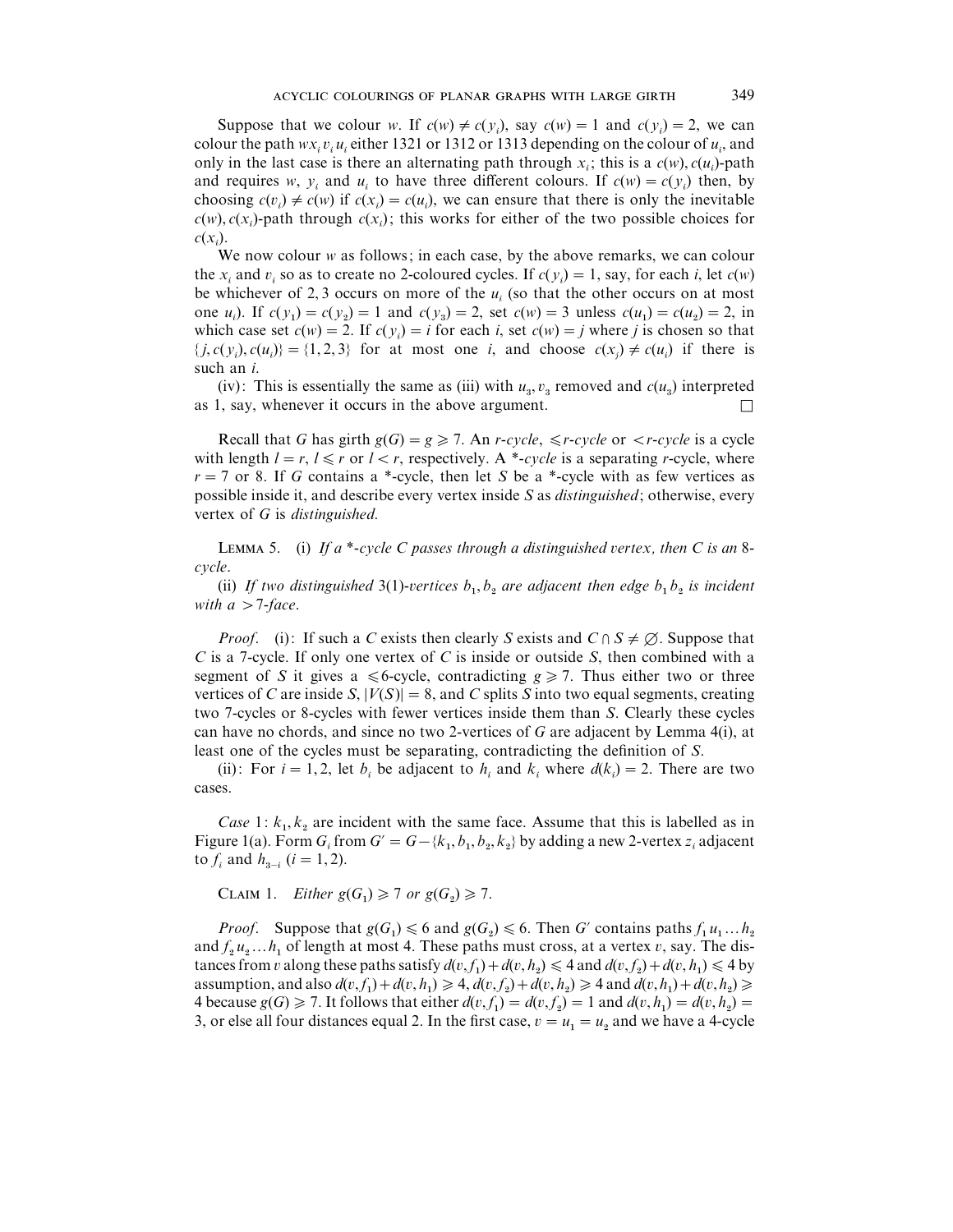

unless  $v = x$ . In the second,  $xf_1u_1vu_2f_2x$  is a closed walk of length 6, which contains a  $\leq 6$ -cycle unless  $u_1 = u_2 = x$ . In either case we may suppose that  $u_1 = x$ . Then there is a 7-cycle  $h_2 h_2 k_2 f_2 x ... h_2$ , which is separating because  $d(f_2) \neq d(k_2) = 2$  by Lemma 4(i). This contradicts Lemma 5(i), and so completes the proof of the claim.  $\square$ 

By Claim 1, we may suppose without loss of generality that  $g(G_1) \geq 7$ , which means that  $G_1$  has an acyclic 3-colouring *c* by the minimality of *G*. We now show that this can be modified into an acyclic 3-colouring of *G*. As in Lemma 3, whenever we describe how to colour  $k_i$ , we assume implicitly that  $c(b_i) = c(f_i)$ , since otherwise  $c(k_i)$ is uniquely determined and no 2-coloured cycle can possibly use  $k_i$ .

Without loss of generality  $c(f_1) = 1$ . If  $c(h_2) \neq 1$ , say  $c(h_2) = 2$ , we can colour  $b_1 b_2 k_2$  so that  $h_1 b_1 b_2 k_2$  is coloured 1231, 2313 or 3213, depending on  $c(h_1)$ . Thus we may suppose that  $c(h_2) = c(f_1) = 1$  and, by symmetry, that  $c(h_1) = c(f_2) = j$ , say. If  $j = 1$ , set  $c(b_1) = 2$ ,  $c(b_2) = 3$ . Suppose  $j \neq 1$ , say  $j = 2$ . If in  $G_1$ ,  $c(z_1) = 3$ , colour  $k_1 b_1 b_2$  with 313. Otherwise,  $c(z_1) = 2$ , and we colour  $k_1 b_1 b_2$  with 213 or 312 according to whether there is or is not a 1, 2-path connecting  $h_1$  to  $h_2$ ; note that if there is, then there is no 1, 2-path connecting  $h_1$  to  $f_1$ , since there is none in  $G_1 - z_1$  connecting  $f_1$  to  $h_2$ . Thus in every case we have constructed an acyclic 3-colouring of *G*, and this contradiction completes the discussion of case (1).

*Case* 2:  $k_1, k_2$  are not incident with the same face. Assume that the two faces incident to  $b_1 b_2$  are labelled as in Figure 1(b).

Let *c* be an acyclic 3-colouring of  $G' = G - \{k_1, b_1, b_2, k_2\}$ . If  $c(f_1) \neq c(h_2)$ , say  $c(f_1) = 1$ ,  $c(h_2) = 2$ , then we can colour  $b_1 b_2 k_2$  so that  $h_1 b_1 b_2 k_2$  is coloured 1231, 2313 or 3213, depending on  $c(h_1)$  (with the usual convention about colouring 2-vertices). Thus we may suppose that in every colouring of *G'*,  $c(f_1) = c(h_2)$ . This means that identifying  $f_1$  with  $y_1$  in *G*<sup> $\prime$ </sup> must create a  $\leq$  6-cycle, and likewise identifying  $x_1$  with  $h_2$ .  $\overline{2}$ .

Therefore *G*<sup> $\prime$ </sup> contains paths  $P_1$ ,  $P_2$  of length at most 6 connecting  $f_1$  to  $y_1$ Therefore *G'* contains paths  $P_1$ ,  $P_2$  of length at most 6 connecting  $f_1$  to  $y_1$  and  $x_1$  to  $h_2$ , and  $P_1$  and  $P_2$  must cross, at a vertex  $v$ , say. The distances from  $v$  along these paths satisfy  $d(v, f_1) + d(v, y_1) \le 6$  and  $d(v, x_1) + d(v, h_2) \le 6$ , and also  $d(v, f_1) + d(v, x_1) \ge 6$  $6, d(v, x_1) + d(v, y_1) \ge 6, d(v, y_1) + d(v, h_2) \ge 6$  and  $d(v, f_1) + d(v, h_2) \ge 4$  because  $g(G) \ge 6$ 7. It follows that either all four distances equal 3, or else  $d(v, f_1) = d(v, h_2) = 2$  and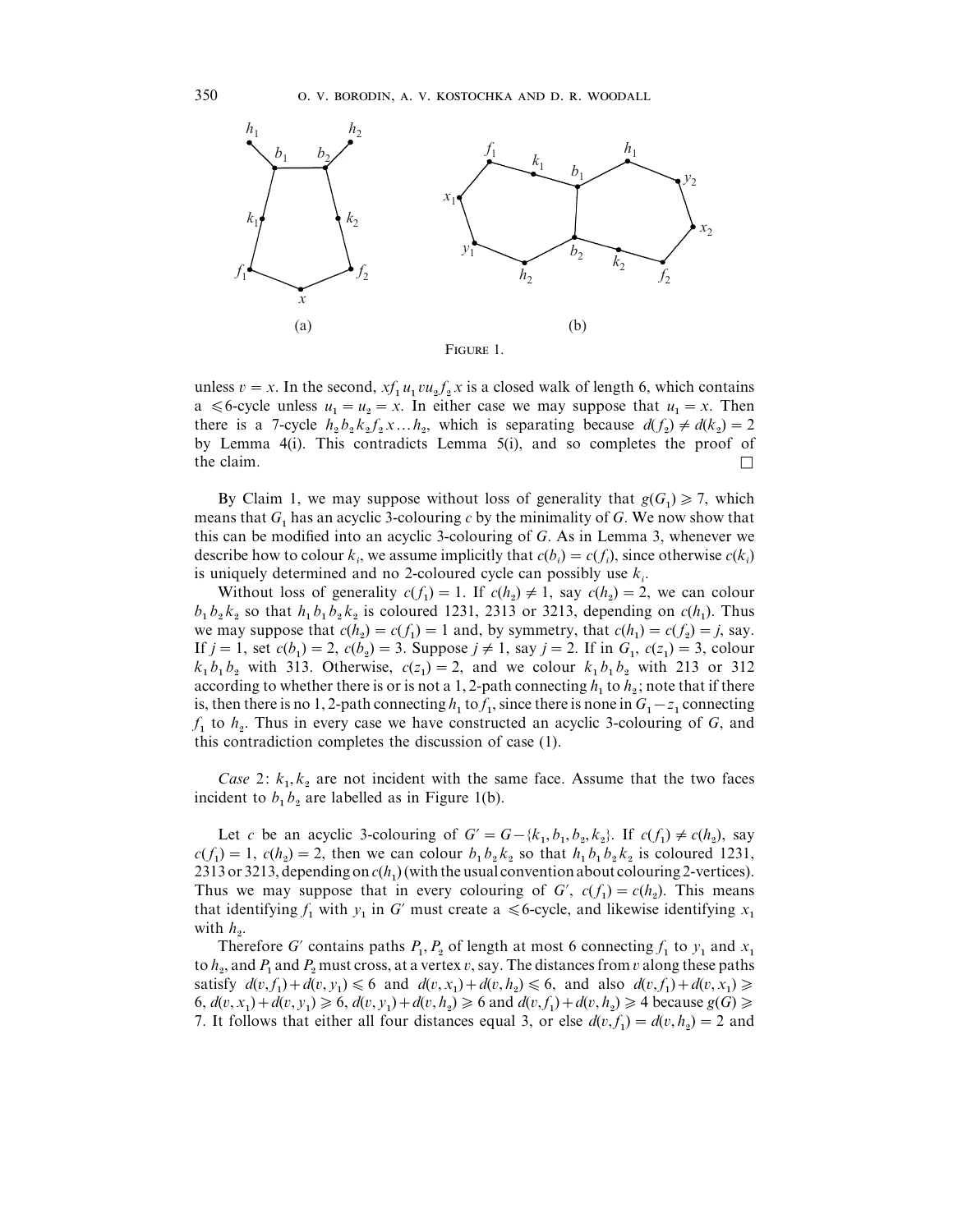$d(v, x_1) = d(v, y_1) = 4$ . Let  $C_1$ ,  $C_2$  and  $C_3$  be the three cycles generated by adding  $f_1 x_1, x_1 y_1$  and  $y_1 h_2$ , respectively, to  $P_1 \cup P_2$ , and let  $C_4$  be their mod-2-sum, which is a cycle including v and the path  $f_1 x_1 y_1 h_2$ . The lengths of  $C_1, \ldots, C_4$  are either 7, 7, 7, 9 or 7, 9, 7, 7; hence these cycles have no chords.  $C_4$  is certainly separating. Since no two 2-vertices of *G* are adjacent by Lemma 4(i), either  $C_1$  and  $C_3$  are both separating or  $C_2$  is separating. Either way, each of  $x_1$  and  $y_1$  lies on a separating 7-cycle, and so *S* exists and, by Lemma 5(i), neither of these vertices is inside *S*. However,  $b_1$  and  $b_2$  are inside *S*, and so all vertices in Figure 1(b) are inside *S* or on *S*. Hence  $x_1$  and  $y_1$  are on *S*.

Similarly,  $x_2$  and  $y_2$  are on *S*. Thus *S* contains at least two internally disjoint paths between  $\{x_1, y_1\}$  and  $\{x_2, y_2\}$ , at least one of which, say *P*, has at most two internal vertices. Without loss of generality *P* connects  $x_1$  to  $y_2$ . Then we have a  $\leq 8$ -cycle  $x_1 f_1 k_1 b_1 h_1 y_2 P x_1$  which is strictly enclosed in *S*, and is separating because  $d(f_1) \neq$  $d(k_1) = 2$  by Lemma 4(i). This contradicts the definition of *S* and so completes the proof of Lemma 5.  $\Box$ 

We now show that Lemmas 4 and 5 give a contradiction. If *G* contains a \*-cycle, form *H* from *G* by deleting all vertices outside *S*; otherwise let  $H = G$ . Assign a charge of  $5d(v) - 14$  units to each vertex v of *H* and of  $2r(f) - 14$  units to each face *f* of *H*. By Lemma 1(ii), the total charge assigned is  $-28$ . We now redistribute the charge so that its sum is provably greater than  $-28$ , and this contradiction will prove the theorem. Note that the charge on each face is non-negative, by the supposition that  $r(g) \ge g \ge 7$ ; and vertices of degree 2, 3, 4, 5, ... start with charge  $-4, 1, 6, 11, \ldots$ .

Our rules for redistributing the charge are as follows:

(R1) Each distinguished 2-vertex receives 2 from each adjacent vertex.

(R1) Each distinguished 2-vertex receives 2 from each adjacent vertex.<br>(R2) Each distinguished 3(1)-vertex receives  $\frac{1}{2}$  from each adjacent vertex that is not a distinguished 2-vertex or a distinguished 3(1)-vertex.

(R3) For each pair  $b_1, b_2$  of adjacent 3(1)-vertices,  $b_1$  and  $b_2$  each receive  $\frac{1}{2}$  from each  $>$  7-face incident to edge  $b_1 b_2$ .

It is easy to see that the charge on each face *f* is still non-negative: by Lemma 4(iv) It is easy to see that the charge on each race *f* is sun non-negative: by Lemma  $4(y)$  the boundary of *f* contains at most  $\frac{1}{3}r(f)$  pairs of adjacent 3(1)-vertices, and so *f* gives the boundary of f contains at most  $\frac{3r}{3}r(f)$  p.<br>up at most  $\frac{1}{3}r(f) \le 2r(f) - 14$  if  $r(f) > 7$ .

We now prove that each distinguished vertex  $v$  has non-negative charge. If  $d(v) = 2$ , then v started with  $-4$  and gained 4, so now has 0. If  $d(v) = 3$  then v is a  $a(v) = z$ , then *v* started with  $-4$  and gamed 4, so now has 0. If  $a(v) = 3$  then *v* is a 3(*b*)-vertex (*b*∈{0, 1}) by Lemma 4(ii). If *b* = 0 then *v* started with 1 and gave  $\frac{1}{2}$  to at most two 3(1)-vertices by Lemma 4(iii). If  $b = 1$  let  $v$  have neighbours  $v_1, v_2, v_3$  where *d*( $v_1$ ) = 2. If  $v_2$ , say, is a distinguished 3(1)-vertex then, by Lemma 4(iv),  $v$  received  $\frac{1}{2}$  $f(x_1) = 2$ . If  $v_2$ , say, is a distinguished  $3(1)$ -vertex then, by Lemma 4(iv),  $v_1$  received  $\frac{1}{2}$  from  $v_3$  and  $\frac{1}{2}$  from the  $> 7$ -face incident with edge  $vv_2$  whose existence was proved From  $v_3$  and  $\frac{1}{2}$  from the  $> t$ -lace incident with edge  $vv_2$  whose existence was proved<br>in Lemma 5(ii); otherwise, v received  $\frac{1}{2}$  from each of  $v_2, v_3$ . In each case v started with 1, received at least 1 and gave at most 2 to  $v_1$ .

If  $d(v) = 4$  then v started with 6 and, by Lemma 4(ii), gave up at most 4 to two 2-vertices plus 1 to two 3-vertices. If  $d(v) \ge 5$ , then v gave up at most  $2d(v) \le$  $5d(v) - 15.$ 

Now we already have a contradiction if  $H = G$ , when all vertices are distinguished, since in this case the sum of all charges is non-negative. If  $H \neq G$  then we must also consider the vertices on *S*. Each such vertex v has given at most  $2(d(v)-2)$  to distinguished vertices and so now has at least  $5d(v) - 14 - 2(d(v) - 2) = 3d(v) - 10$ .